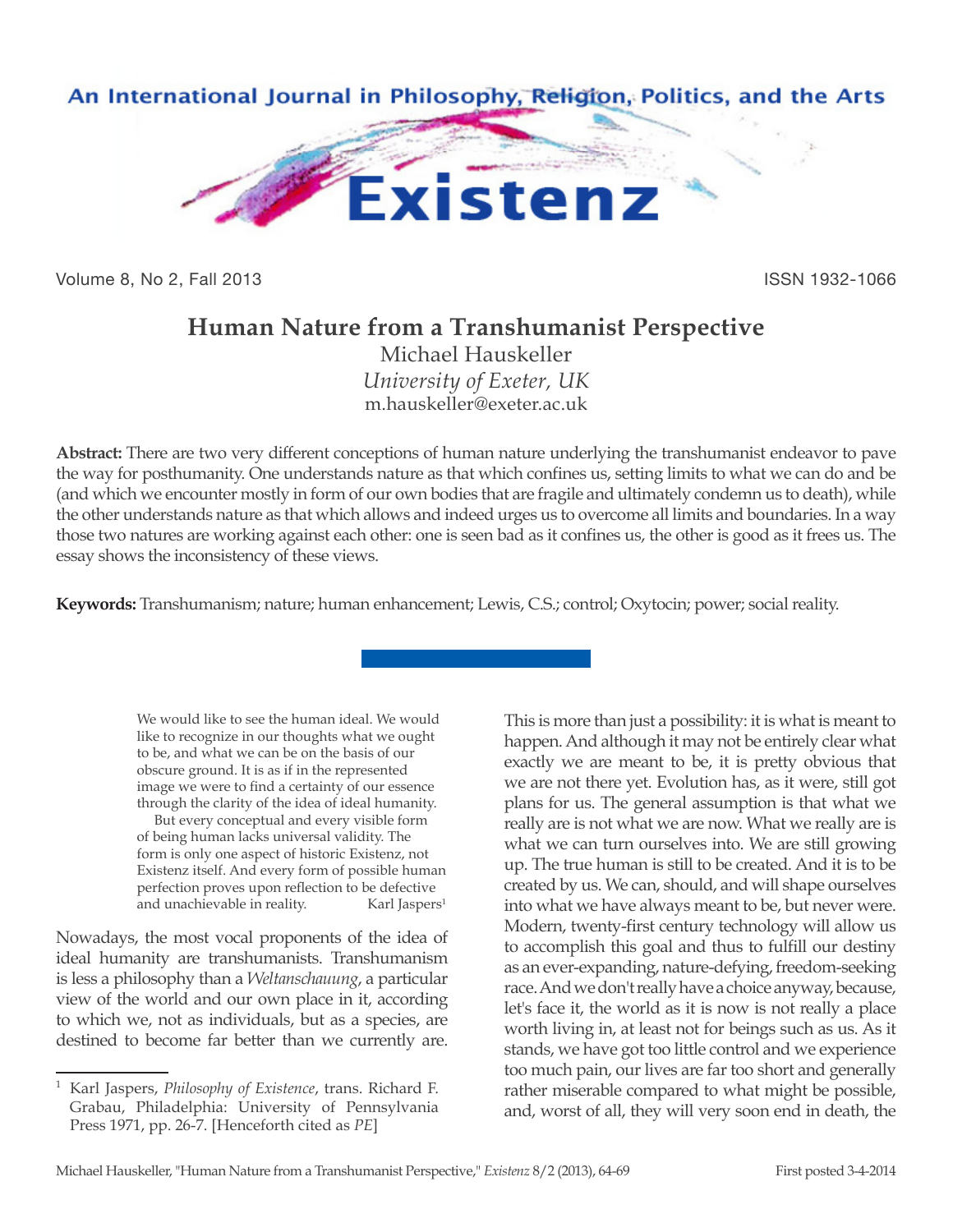greatest of all evils. (And this is how we know that we are not where we are meant to be yet: this is so bad, it simply cannot be all there is to life.) In order to make living worth our while, we need to become radically different from what we are. The route to salvation is human bioenhancement, which is the improvement of human beings and ultimately human nature itself through biotechnological means.

This is where transhumanism hits the mainstream. Human bioenhancement is a topic that has become increasingly difficult to ignore. We stumble across it virtually everywhere we go and look. It is as if our whole world is about to turn transhumanist, if it hasn't already. There is hardly a journal or magazine that does not contain some report or at least some advertising presenting us with a new technology that promises to make us better in some way or another. We are constantly asked to treat ourselves with, or support and welcome the development of, various anti-aging devices, from anti-wrinkle creams with seductive names to yet-to-be-developed nanotechnological molecule repair units. We are encouraged to enrich or replace our bodies with various bits of machinery, to use mood enhancers and other feelgood drugs, intelligence enhancers, drugs that increase wakefulness and attention span, drugs that improve our memory and others that help us forget, and even morality pills that will help us not to abuse any of those wonderful new abilities that modern technology has allowed us, or will soon allow us, to acquire. Countless scientists are busy developing and refining the required technologies in order to justify all the hopes fueled by the media, and bioethicists do their professional best to convince us that all this makes perfectly good sense and is desirable and in fact absolutely necessary. Human nature is about to be changed. Of course, transhumanists and other proponents of radical human enhancement, and generally all those who still believe in progress with a capital P, will not be inclined to find this particularly worrying. On the contrary: the change in human nature that will or may occur as a consequence of the expected widespread use of certain enhancement technologies is not just a side product of the desired improvements. It is in fact its primary goal. This is because nature is often understood as a limiting force: it is what we call anything that sets limits to what

we can do. According to this view, prevalent among transhumanists, it is not our abilities that determine our nature, but rather the lack of certain abilities: not what we can do, but what we cannot do. We encounter our nature primarily in the form of boundaries, when we realize we can go no further and we simply cannot get what we want, not because the external world puts obstacles in our way, but because of ourselves, our own inability. Nature is not, as it was for Jaspers, the encompassing, the ground of our being, but something very tangible. Nature is the disease that prevents us from going to work and from enjoying life to the full. Nature is old age, which weakens us, and it is death, which puts an end to our life. Nature is the emotions we have, which we cannot fully control, and our relative lack of intelligence, which prevents us from understanding more than just a fraction of the world in which we live. Nature is our inclination towards evil, our moral defects. If that is how we look at it, then nature comes across as the chief enemy, namely as that which cannot be controlled. That is why any improvement of the human condition requires also a change of human nature, or more precisely a restriction and curtailment of human nature, and ultimately its complete dissolution. Thus nature must not only be changed. Rather, the hold that it has got over us must be weakened and if possible brought to an end. The enhanced human will not only have a nature that is different from ours. Ideally, they will have no nature at all, that is nothing that limits them in any way. The radically enhanced, posthuman version of ourselves is envisaged as a natureless being. The nature of the enhanced human is in fact an un-nature.

Yet our nature is very much identified with our body, that is, with the fact that our existence is, at least for the time being, inseparable from that of an organic body. For this reason, the attempt to overcome human nature is realized in practice as the attempt to reduce and ultimately eliminate our corporality. Thus enhancing the human is often imagined as the merging of the human body with machines, the replacing of its organic and hence perishable parts with more durable and less easily destructible artificial devices, and finally the replacing or rather superseding of the organic body through the uploading of the individual person onto a computer, which would then allow us to lead a post-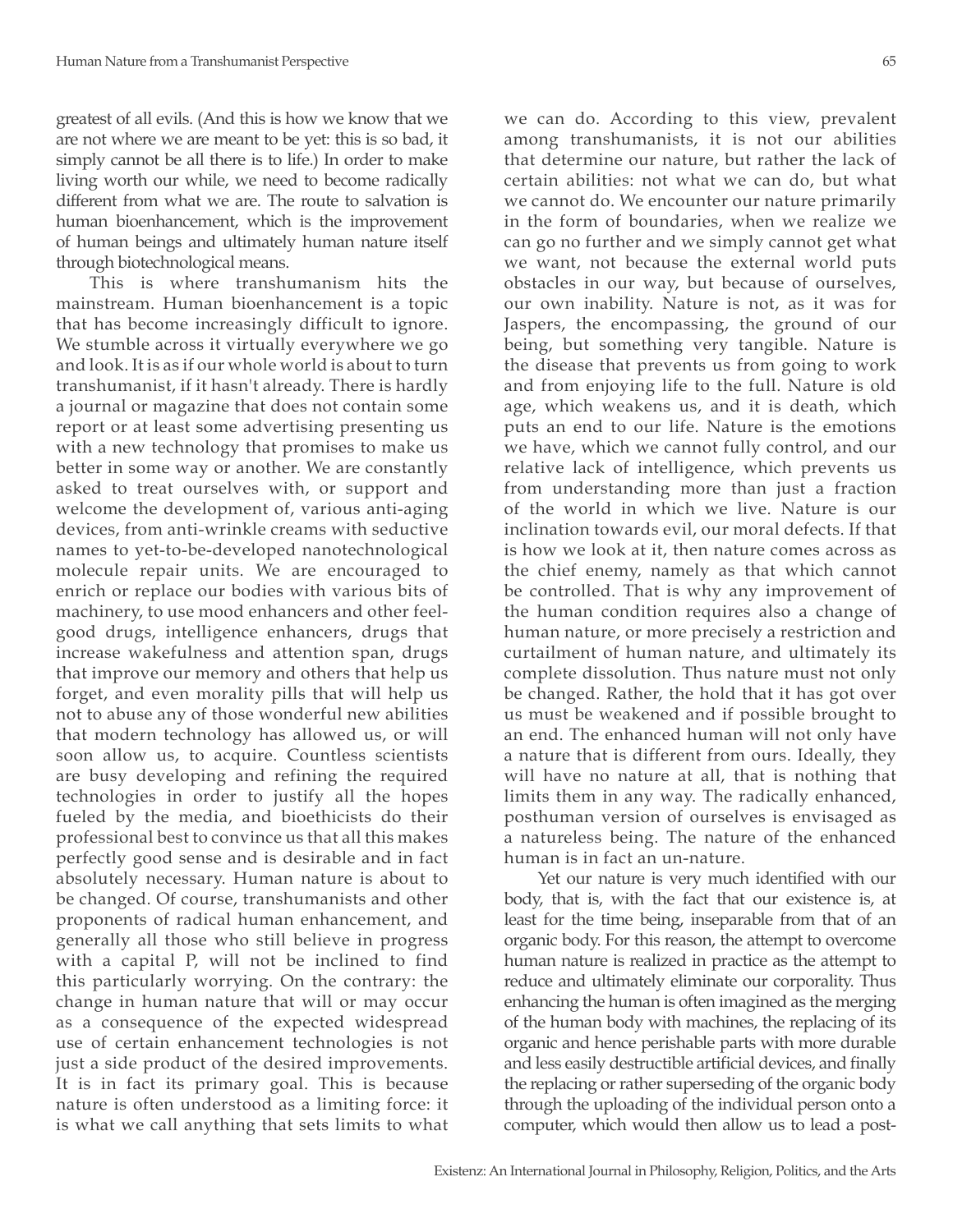organic, digital existence.<sup>2</sup> The nature of the enhanced human is, ideally, a bodiless nature, and for this very reason an unnature, because it is the absence of a body which shows most clearly the absence of nature, or rather our liberation from it.

However, there is another understanding of human nature that is just as important for transhumanism and generally the project of human bioenhancement as the one we have just discussed. On the one hand, as we have seen, the term "nature" is used to refer to anything that limits us in any way (and that, for this reason, needs to be overcome). This understanding of nature has a decidedly negative connotation. Yet there is also a positively connoted concept of (human) nature, according to which nature is not that which needs to be overcome, but rather both that which enables us to go beyond those natural limitations and that for the sake of which we should go beyond them. We turn against nature as limitation, as we not only must, but also have every right to, precisely because it is our nature to do so (as Gregory Stock once put it, stealing fire from the gods "is too characteristically human"<sup>3</sup> ) and because we can only protect, or perhaps honor, this nature if we do everything in our power to resist that other, limiting, nature. According to this understanding, man is, as Nietzsche said, the "as yet undetermined animal"<sup>4</sup> but not so much in the sense that we would require another thing to complete ourselves and become fully determined (be it society or technology or something else), but rather both in the sense that we possess possibilities of being that no other animal has, and that perhaps have never been realized by any human yet, and in the sense that we fulfill our human destiny in the pursuit of those possibilities. Our being-as-yetundetermined is not so much a fact of human existence that we have to cope with in one way or another, as an essential possibility, but then again not merely a possibility either, but also a mission. A long time ago,

Pico della Mirandola already described the human as an animal whose nature it is to have no nature, and believed that this was exactly what made the human special, what gave us dignity.<sup>5</sup> Reaching from the lowest to the highest, all spheres of being are open to us, but there is no doubt that in order to fulfill our destiny and become truly human, we need to aspire to the highest. Potentially, we are all gods, and because we are and to the extent that we are, we ought to be gods, so that we fail to be what we are (or meant to be) if we content ourselves with being animals.

A very similar and equally normative understanding of human nature often underlies current demands for a biotechnological enhancement of the human. Nothing seems to prevent us anymore from designing ourselves any way we see fit. That we forego the possibility of bettering ourselves (that is, of overcoming the current limitations of our existence) is hardly imaginable, not only because we are constituted in such a way that we find ourselves pushing ever forward, but also because we would betray our own nature if we did. We can think. We can judge. We can take control of things in accordance with our thoughts and judgment; we can shape the world, and shape and reshape ourselves. This kind of creative engagement with the world, the reshaping of the given, is the true goal of the rational faculties that we possess, and it is this goal that makes us what we are. So in this view it is not the purpose of reason to enable us, as Immanuel Kant suggests, to admiringly contemplate "the starry heavens above me and the moral law within me." Rather, we have reason so that we can use it to improve our lives (and ultimately the best way of doing that is by improving ourselves).6 Thus human reason is primarily not a tool for the construction of theories about the world, but essentially and eminently practice-oriented, and it is our ability to live by this reason and to give it as much room as possible that marks us out as humans and makes us special.

Pico della Mirandola, however, thought that the kind of improvement that reason was to serve was primarily a moral improvement, a realization of man's higher nature. Today, this is no longer the case. On

<sup>2</sup> See Michael Hauskeller, "Messy Bodies. From Cosmetic Enhancement to Mind-Uploading," *Trans-Humanities* 6/1 (2013), pp. 73-88; and Michael Hauskeller, "My Brain, my Mind, and I: Some Philosophical Problems of Mind-Uploading," *International Journal of Machine Consciousness* 4-1 (2012), pp. 187–200.

<sup>3</sup> Gregory Stock, *Redesigning Humans*, London: Profile 2003, p. 2.

<sup>4</sup> Friedrich Nietzsche, *Beyond Good and Evil: Prelude to a Philosophy of the Future*, trans. Walter Kaufmann, New York: Vintage Books 1966, p. 62.

<sup>5</sup> Giovanni Pico della Mirandola, *On the Dignity of Man, On Being and the One, Heptaplus*, New York: Macmillan 1985, p. 4.

<sup>6</sup> See Michael Hauskeller, "Prometheus Unbound. Transhumanist Arguments from (Human) Nature," *Ethical Perspectives* 16/1 (2009), pp. 3-20.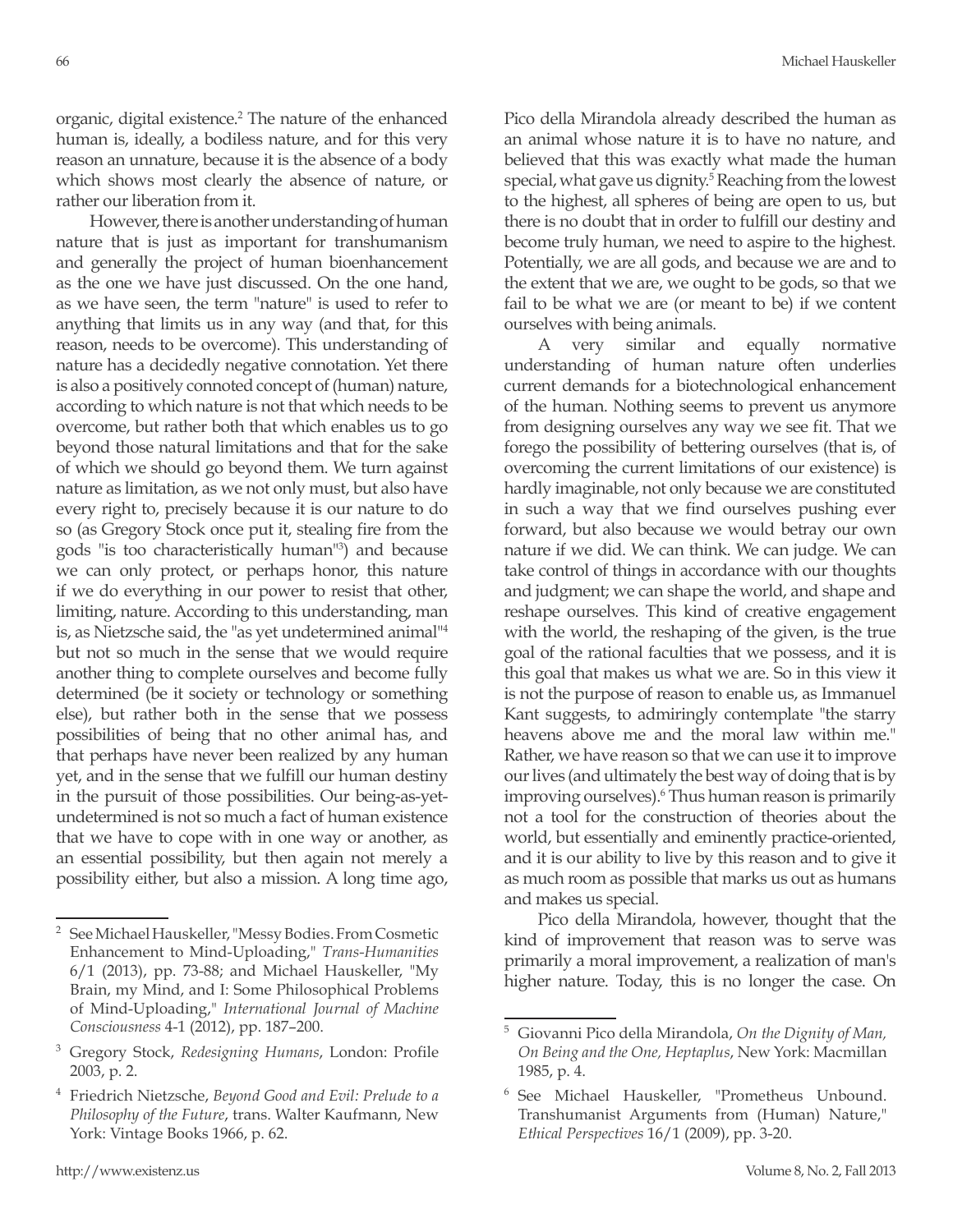the contrary: if we take human enhancement to mean any particular improvement that might result from the general dislimitation and the unlocking of new possibilities, then there is no human enhancement, simply because there is no particular improvement that is being sought. The main object seems to be freedom itself, and not necessarily the freedom to reach certain goals that we have identified as desirable, but as yet have not been able to reach because we have been prevented to do so by the limitations of our nature. The real object of desire seems to be, not the possibility to do or be this or that, but rather to do or be anything that we might wish to do or be, whatever it is. Thus freedom from determination is not primarily a necessary means to reach certain ends. It is the end. Even when other, more concrete goals are pursued, they are ultimately seen as means to achieve greater freedom.

By way of an example, let us have a look at radical life extension and the defeat of death (or more precisely the necessity of dying), which appear particularly urgent to some of the most vocal proponents of human enhancement.<sup>7</sup> Countless scientists are busy trying to figure out what exactly makes us age, in the hope that they might find ways to slow down and halt aging, and that one day we may even be able to reverse it. This, however, can only be achieved if we manage to reprogram the human body, without which we cannot yet exist and whose constitution prevents us from attaining those goals. We need to change our bodily processes in such a way that a free space ensues, an, as it were, natureless space, which allows us to live on indefinitely. But if you ask why we should want to live so long, what a radically extended life span is good for, then more often than not you will be told that we need a longer life in order to be able to realize the many possibilities of our existence.<sup>8</sup> Hence what immortality promises is relief from the necessity to commit oneself to a particular way of life, or more precisely to being a particular person who with increasing age finds it more and more difficult to depart from their welltrodden life path and to radically reinvent themselves.

It is commonly thought that a potentially unending life would allow us to start all over again whenever we wish to do so. We could shed our old lives like a snake sheds its skin, to emerge rejuvenated both in body and mind. That this is in fact an illusion I have shown elsewhere.<sup>9</sup> The point I am trying to make here is simply that it is ultimately indeterminacy itself, the beingundetermined, that is regarded as intrinsically valuable and as being the normative core of human nature. We are undetermined animals not in actual fact, or at least not sufficiently so, but with respect to our inherent potential and ultimate purpose. In other words, it is not the human as he is today who is undetermined, but it is the radically enhanced human who is, or will be, and it is precisely the expected decrease in determinacy that makes him an enhanced human, that is, a better human. And as we understand determinacy as nature, or nature as determinacy, the nature of the radically enhanced human really is, indeed, his un-nature.

To recapitulate: the transhumanist worldview is supported by two different and in fact diametrically opposed conceptions of nature, namely (a) a nature that limits us as organic-corporeal beings, confines us in particular forms of life and curtails our autonomy, and (b) a nature that expresses itself in our reasoning faculties and our will, is our real essence, cannot but rebel against that other, confining nature, and whose final goal is complete dislimitation, the attainment of perfect autonomy. This opposition reveals a dualistic, almost Manichean idea of the human, according to which the body is to be understood as our evil nature, which we must seek to overcome, and the mind (and hence the will, which is informed by the mind) as our true, good nature, which we need to protect and nourish. In contrast, those who have expressed serious doubts about the possibility and desirability of the proposed radical enhancement of the human, the socalled bioconservative critics such as Leon Kass, Michael Sandel, or Francis Fukuyama, can be recognized by their refusal to accept this basic dichotomization of human nature. Generally, bioconservatives are not particularly worried about the fact that we are limited beings. On the contrary, they are inclined to see our various limitations as a good thing: giving us an identity, creating values, and opening up possibilities. If we are limited in all sorts of ways, then those limitations exactly make us

 $<sup>7</sup>$  For instance, to name but few, Max More (in this</sup> volume), Nick Bostrom, Aubrey de Grey, or John Harris.

<sup>8</sup> See Alan Harrington, *The Immortalist: An Approach to the Engineering of Man's Divinity*, New York: Random House 1969, p. 182; also, James Stacey Taylor, *Practical Autonomy and Bioethics*, New York: Routledge 2009, p. 109, who regards aging and death as biological constraints of autonomy.

<sup>9</sup> Michael Hauskeller, "Forever Young? Life Extension and the Ageing Mind," *Ethical Perspectives* 18/3 (2011), pp. 385-406.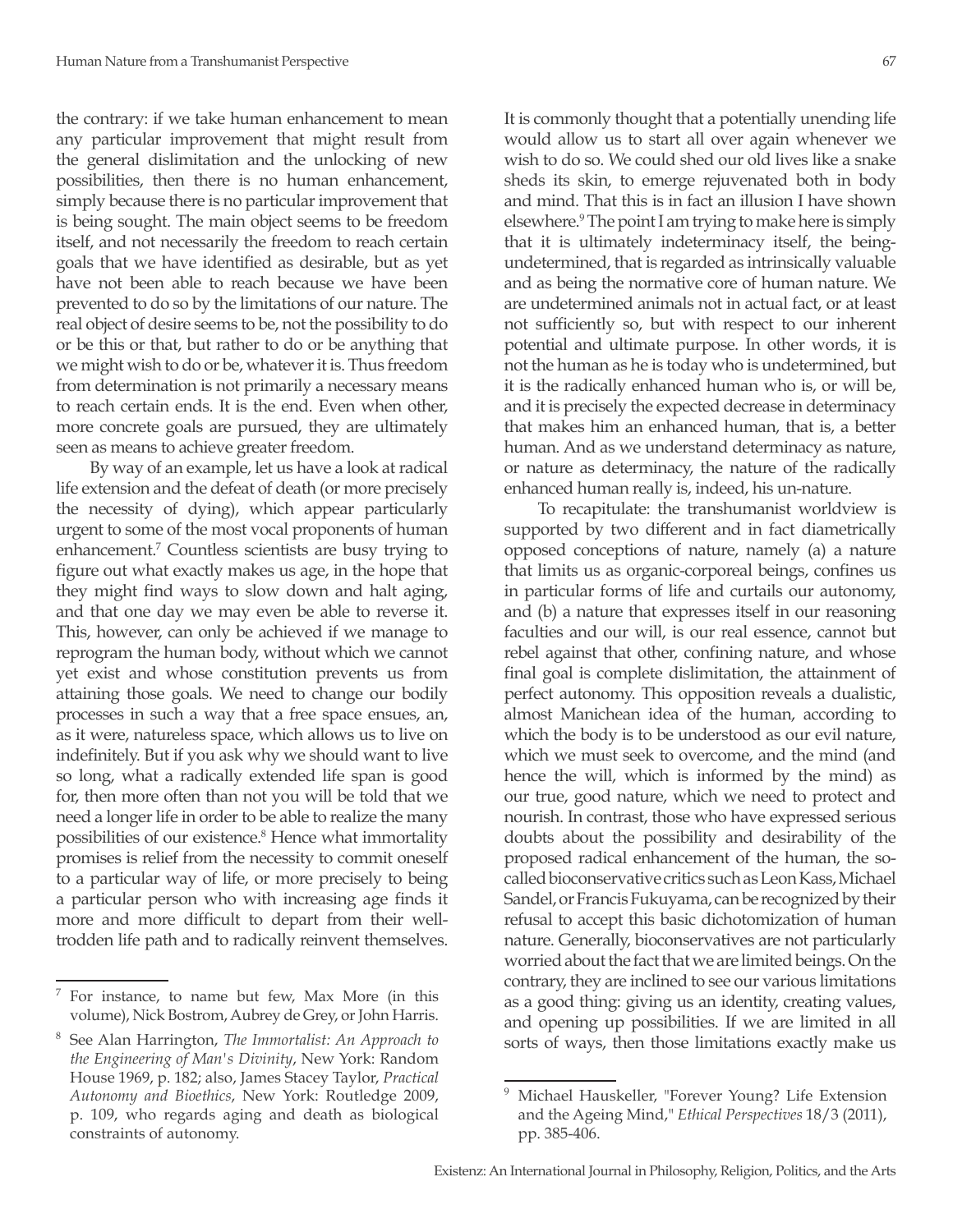what we are, not only in terms of our weaknesses, but also in terms of our strengths. All the good that we can ever experience, we can only experience in the context of such limitations. Accordingly, bioconservatives also have an attitude to the body that differs considerably from that of the transhumanists. The human body is part of human nature, and it is precisely its fragility and vulnerability (so abhorred by those who set their hopes on technology to create better humans) that is deemed both intrinsically valuable (for instance because it embeds us in a human community) and simply an integral part of human existence, which cannot be removed without thereby changing various other aspects of our being that we hold dear and that we neither want to lose, nor should lose. For the bioconservatives there is no dichotomy between nature as limitation and nature as (resistance-allowing, dislimitation-seeking) essential core of one's being. Rather, our specific way of being limited is wholly and undividedly our nature, for good and for bad, which is to say that we can do what we can do also because of all the things that we cannot do. Seen from this perspective, the comprehensive control of our own existence that seems to be the goal of the whole enhancement enterprise is not at all desirable, not the least because the reason why we value many aspects of our existence is precisely that they have fallen to us, that we cannot control them, that they elude our power. Love, happiness, friendship, all kinds of experiences, life itself; all this falls to us. We find ourselves in it, and this is an essential part of why we value it. $10$ 

But even if this were not so, even if comprehensive, all-encompassing control (that is, a complete dislimitation and natureless existence) were indeed desirable, it could be the case that the whole plan must still fail, simply because it is self-contradictory, as the British writer and philosopher C. S. Lewis argued many decades ago against the conditioners of his own time.<sup>11</sup> In *The Abolition of Man*, which is as current today as it was seventy years ago, he analyses the then widely used expression of Man's conquest of Nature, wondering in what sense exactly we can say that man has conquered, or gained more control over, nature. He comes to the conclusion that, first of all, the power that we gain over nature through the use of new technologies is not really our power at all. Rather, the power belongs to the technology itself, which we use, but which we can also lose at any time. We can temporarily control more things, but we also become more dependent. The power that we seem to have gained is in fact only borrowed. It is a power by proxy, and as such can very quickly turn into an even greater powerlessness if the actual source of the power suddenly refuses to collaborate. One single error in the system renders us helpless.

Second, the power that humans possess through technology is never available to all humans. That power lies in fact always in the hands of some people, who can then use that very same power against other people. The power that we have is thus also a power that we are all, at least potentially, victims of. The powerful bomb that I develop can always end up being used against me and thus destroy me. Every increase in power also increases vulnerability.

Third, the idea of total power and control, achieved through science, is self-contradictory. To be consistent, the conditioner also needs to jettison the values and goals that direct his own actions and the use he makes of science and technology, because they, too, can no longer be taken as a given. They, too, must be controlled and become the product of a deliberate act of design: "it is the function of the Conditioners to control, not to obey them. They know how to produce conscience and decide what kind of conscience they will produce" (*AM* 74). Yet on what basis should they decide which values they want to follow? Science itself cannot provide what they need, for, as Jaspers has rightly pointed out, it "can give no answer to the question of its own meaning. The existence of science rests upon impulses for which there is no scientific proof that they are true and legitimate" (*PE* 10). Without such a basis every decision becomes arbitrary and the product of a mere whim. This means, however, that all our decisions are now entirely accidental and cease to be our decisions in any meaningful way. Decisions are being made without reason, which means that they are in fact being made for us. Once our control is complete, we are nothing more than the pawn of our whims, so that paradoxically, as Lewis points out, nature, as it is now freed from all values, controls the conditioners and through them all humankind. "Man's conquest of Nature turns out, in the moment of its consummation, to be Nature's conquest of Man" (*AM* 80).

Fourth, we reduce ourselves to nature by turning ourselves into something controllable. According to

 $10$  A more detailed justification of this claim I have given in Michael Hauskeller, "Human Enhancement and the Giftedness of Life," *Philosophical Papers* 40/1 (2011), pp. 55-79.

<sup>11</sup> Clive Staples Lewis, *The Abolition of Man*, New York: Macmillan, 1955. [Henceforth cited as *AM*].